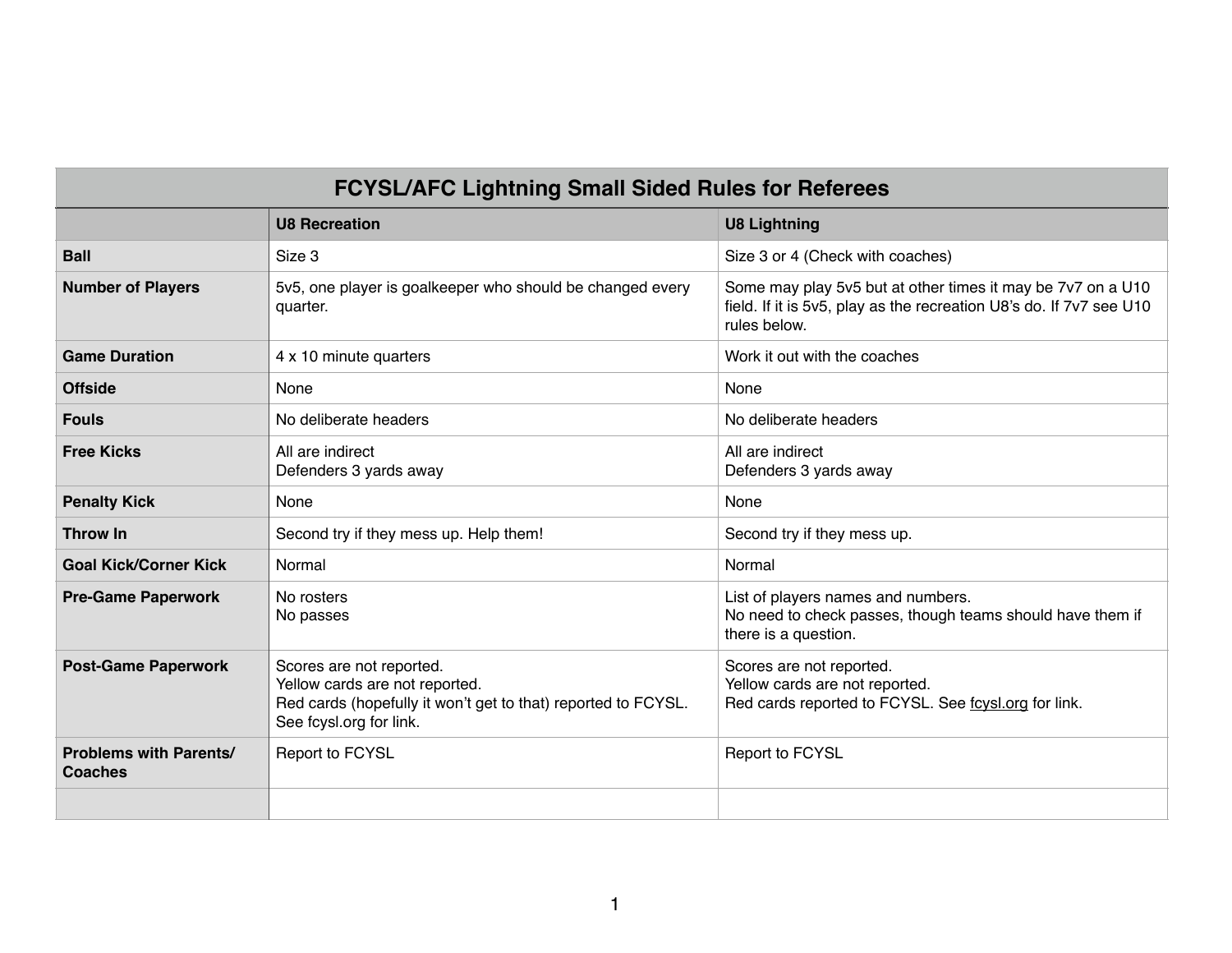| <b>FCYSL/AFC Lightning Small Sided Rules for Referees</b> |                                                                                                                        |                                                                                                                         |  |
|-----------------------------------------------------------|------------------------------------------------------------------------------------------------------------------------|-------------------------------------------------------------------------------------------------------------------------|--|
|                                                           | <b>U10 Recreation</b>                                                                                                  | <b>U9 or U10 Lightning</b>                                                                                              |  |
| <b>Ball</b>                                               | Size 4                                                                                                                 | Size 4                                                                                                                  |  |
| <b>Number of Players</b>                                  | 7 v 7, one is goalkeeper who should be changed at the half                                                             | 7 v 7, one is goalkeeper                                                                                                |  |
| <b>Game Duration</b>                                      | 25 minute halves                                                                                                       | 25 minute halves                                                                                                        |  |
| <b>Offside</b>                                            | Yes - Use build out line as offside line                                                                               | Yes - Use build out line as offside line                                                                                |  |
| <b>Fouls</b>                                              | No deliberate headers                                                                                                  | No deliberate headers                                                                                                   |  |
| <b>Free Kicks</b>                                         | Defenders 8 yds away                                                                                                   | Defenders 8 yds away                                                                                                    |  |
| <b>Penalty Kick</b>                                       | Yes                                                                                                                    | Yes                                                                                                                     |  |
| <b>Throw In</b>                                           | Normal                                                                                                                 | Normal                                                                                                                  |  |
| <b>Goal Kick/Corner Kick</b>                              | Opposing players must retreat behind the build out line until the<br>ball is in play on a goal kick                    | Opposing players must retreat behind the build out line until the<br>ball is in play on a goal kick                     |  |
| <b>Pre-Game Paperwork</b>                                 | List of players names and numbers.<br>Check player passes.<br>Guest player with pass allowed. Max on game roster is 12 | List of players names and numbers.<br>No need to check passes, though teams should have them if<br>there is a question. |  |
| <b>Post-Game Paperwork</b>                                | Scores are not reported.<br>Yellow cards are not reported.<br>Red cards reported to FCYSL. See foysl.org for link.     | Scores are not reported.<br>Yellow cards are not reported.<br>Red cards reported to FCYSL. See foysl.org for link.      |  |
| <b>Problems with Parents/</b><br><b>Coaches</b>           | Report to FCYSL                                                                                                        | Report to FCYSL                                                                                                         |  |
|                                                           |                                                                                                                        |                                                                                                                         |  |
|                                                           |                                                                                                                        |                                                                                                                         |  |
|                                                           |                                                                                                                        |                                                                                                                         |  |